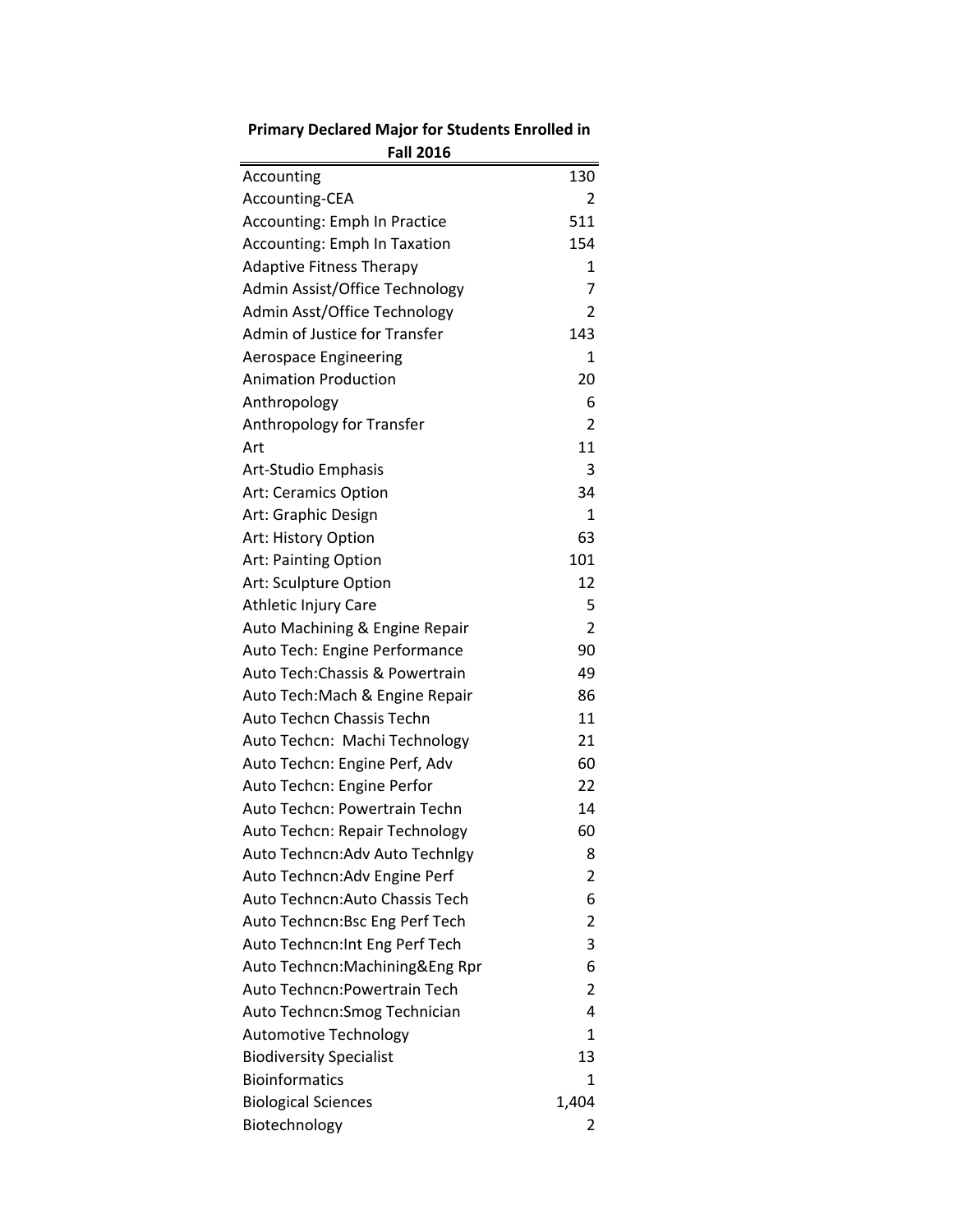| Bookkeeping                             | 8            |
|-----------------------------------------|--------------|
| <b>Business Admin for Transfer</b>      | 1,132        |
| <b>Business Administration</b>          | 2,073        |
| <b>Business International Studies</b>   | 6            |
| <b>Business Intl Studies-CEA</b>        | $\mathbf{1}$ |
| <b>Business Mngt</b>                    | $\mathbf{1}$ |
| <b>Business Office Clerk</b>            | 3            |
| <b>Business Software Applications</b>   | 16           |
| <b>Business: Management</b>             | $\mathbf{1}$ |
| <b>CEA-IGETCUC</b>                      | 9            |
| CEA_Sociology                           | 1            |
| <b>CIS: Business Programming</b>        | 170          |
| CIS: Network Programming                | 167          |
| <b>CIS: System Support Services</b>     | 5            |
| <b>CIS: Systems Programming</b>         | 398          |
| <b>CNC Machinist</b>                    | 120          |
| CNC Programming-CAD/CAM                 | 4            |
| CNC Research & Develop Machin           | 64           |
| <b>CSU General Education-Breadth</b>    | 8            |
| Chemistry                               | 11           |
| Child Development                       | 840          |
| Child Development Teacher               | 5            |
| Chinese                                 | $\mathbf{1}$ |
| <b>Chinese Conversation</b>             | $\mathbf{1}$ |
| <b>Comm Studies for Transfer</b>        | 2            |
| <b>Commercial Music</b>                 | $\mathbf{1}$ |
| <b>Communication Studies</b>            | 16           |
| <b>Communication Studies-Transfer</b>   | 339          |
| <b>Communications Arts &amp; New Me</b> | 1            |
| Comp Crime Investig & Security          | 10           |
| Comp Science                            | 4            |
| <b>Computer Aided Dsgn-Mechanical</b>   | 126          |
| <b>Computer Animation</b>               | 19           |
| <b>Computer Applications</b>            | 2            |
| <b>Computer Graphics Design</b>         | $\mathbf{1}$ |
| <b>Computer Graphics Programmin</b>     | $\mathbf{1}$ |
| <b>Computer Science</b>                 | 25           |
| <b>Computer Science for Transfer</b>    | 32           |
| <b>Computer Software Development</b>    | 7            |
| <b>Computer Software Developmnet</b>    | 3            |
| Corrections/Probation                   | 79           |
| <b>Creative Writing</b>                 | 1            |
| Data Com & Net Mng: Net Prep            | $\mathbf{1}$ |
| <b>Data Communications</b>              | 2            |
| Database Design for Dev Oracle          | 22           |
| Database Mngt                           | 1            |
| <b>Dental Assisting</b>                 | $\mathbf{1}$ |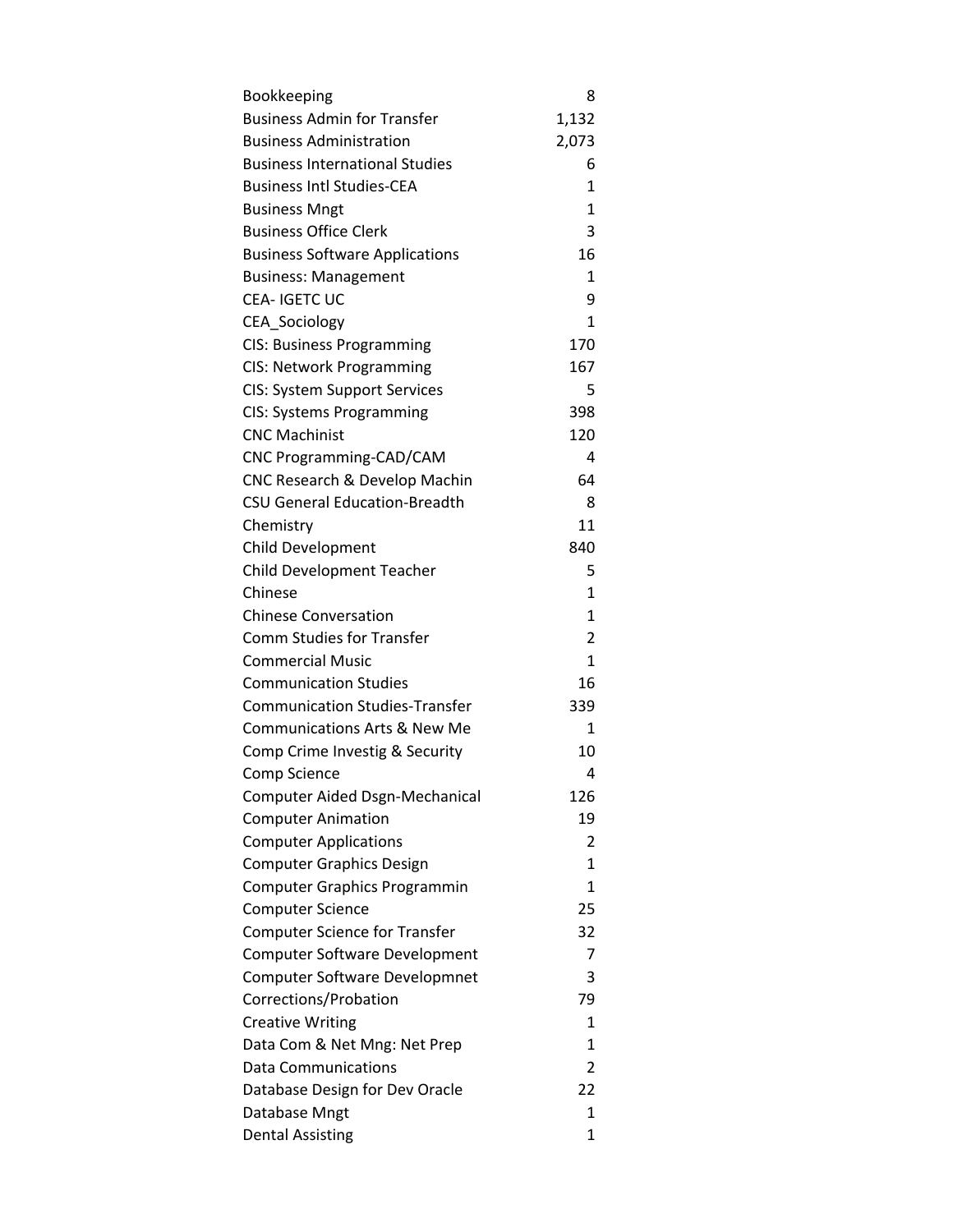| <b>Dental Assisting-CEA</b>               | 1              |
|-------------------------------------------|----------------|
| Dental Hygiene                            | 7              |
| Diagnostic Medical Sonograph              | 1              |
| Diagnostic Medical Sonography             | $\overline{2}$ |
| Digitial Imaging                          | $\mathbf{1}$   |
| Drafting: Comp Aided Desgn                | 3              |
| Early Childhood Ed for Trnsfer            | 102            |
| <b>Early Childhood Education</b>          | 1              |
| Early Childhood Mental Health             | 17             |
| Early Interv/Spcl Educ Assist             | 9              |
| Economics                                 | 11             |
| <b>Energy Manag &amp; Buildng Science</b> | 11             |
| Energy Manag & Climate Policy             | 8              |
| Engineering                               | 34             |
| English                                   | 440            |
| <b>Enterprise Networking</b>              | 1              |
| <b>Enterprise Security Profession</b>     | 34             |
| Entrepreneurship                          | 16             |
| Envi Resource Mgmt&Poll Prev              | 13             |
| Envir Horticulture&Design-CEA             | 1              |
| Envir Resource Mgmt&Poll Prev             | 96             |
| Environm Compli & Pollut Prev             | 36             |
| <b>Environmental Horticulture</b>         | 3              |
| <b>Environmental Stewardship</b>          | 11             |
| <b>Environmental Studies</b>              | 1              |
| FILM/TV Production: TV Emph               | $\mathbf{1}$   |
| Film                                      | 1              |
| <b>Film Production</b>                    | 291            |
| Film/TV Production: TV Emph               | 73             |
| Film/TV: Animation                        | 91             |
| Film/TV: Production                       | 4              |
| General Art                               | 2              |
| <b>General Education</b>                  | 1              |
| <b>General Education for Transf</b>       | 1              |
| General Electrician                       | 4              |
| <b>General Studies: Science</b>           | 23             |
| <b>General Studies: Social Science</b>    | 16             |
| Geog Info System-Analyst                  | 1              |
| <b>Global Studies</b>                     | 81             |
| GrDes & CompGraphics-Inter                | 1              |
| Graphic & Interactive Design              | 10             |
| <b>Graphic Design</b>                     | 374            |
| <b>Help Desk</b>                          | 2              |
| High School Student                       | 224            |
| History                                   | 4              |
| <b>History for Transfer</b>               | 100            |
| <b>Humanities</b>                         | 5              |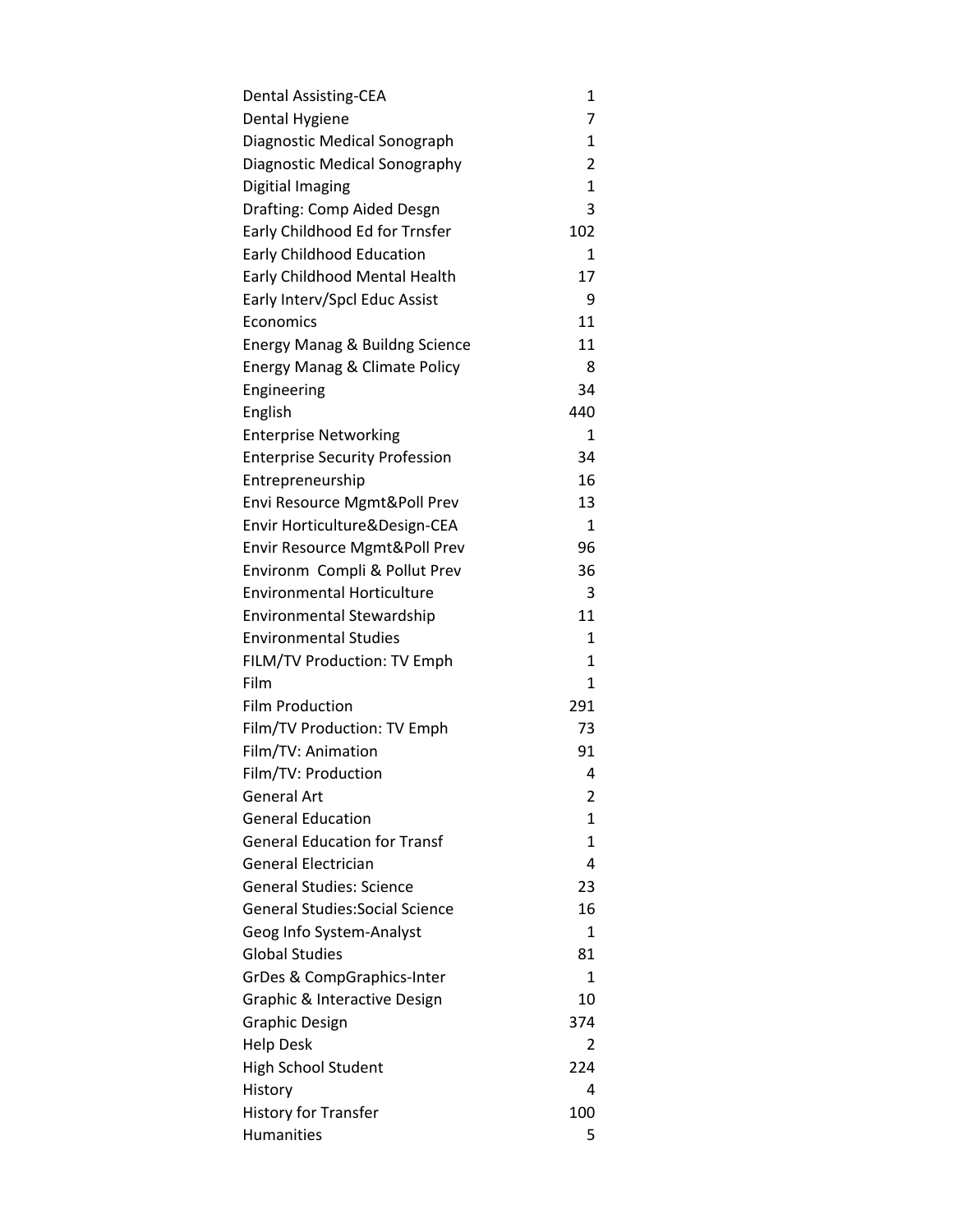| IGETC                                | 2              |
|--------------------------------------|----------------|
| <b>Industrial Technology</b>         | $\mathbf{1}$   |
| <b>Informatics</b>                   | 2              |
| <b>Insurance and Coding</b>          | 16             |
| Interactive & Multimedia Techn       | $\overline{2}$ |
| <b>Interactive Design</b>            | 39             |
| <b>Intercultural Studies</b>         | 69             |
| Internet Techn                       | 2              |
| Japanese                             | 3              |
| Journalism                           | 133            |
| Journalism for Transfer              | 1              |
| Kinesiology for Transfer             | 565            |
| <b>LVN Transition To RN</b>          | 82             |
| Lab Assisting                        | 24             |
| Law & Society (Pre-Law)              | 7              |
| <b>Law Enforcement</b>               | 404            |
| Leadership and Social Change         | 10             |
| Lib Arts-Sci, Math&Engineering       | 1,843          |
| Lib Arts-Soc & Behavioral Sci        | 1,339          |
| Liberal Arts - Arts & Letters        | 678            |
| Liberal Arts-Business&CIS Emph       | 697            |
| Liberal Arts: Journalism             | 1              |
| Linguistics                          | $\mathbf{1}$   |
| Management                           | 131            |
| <b>Marketing Management</b>          | 237            |
| Massage Therapy                      | 90             |
| <b>Mathematics</b>                   | 9              |
| Mathematics-Transfer                 | 254            |
| Med Asst: Insurance & Coding         | 8              |
| Med Asst: Lab Assisting              | $\mathbf{1}$   |
| <b>Medical Assisting</b>             | 378            |
| <b>Medical Laboratory Technology</b> | 216            |
| <b>Medical Reception</b>             | 15             |
| Medical Records Clerk                | 13             |
| <b>Medical Secretary</b>             | 9              |
| <b>Medical Transcription</b>         | 9              |
| Medicine                             | 1              |
| Mfg & Des: CAD, Mechanical           | 1              |
| Mfg & Des: CNC Machine Operat        | 1              |
| <b>Multidisciplinary Studies</b>     | 1              |
| Music                                | 221            |
| <b>Music Technology</b>              | 11             |
| Music: Commercial Music Emp          | 1              |
| Music: General                       | 12             |
| <b>Network Administration</b>        | 88             |
| <b>Network Basics</b>                | 4              |
| No Major: Undergraduate              | 14             |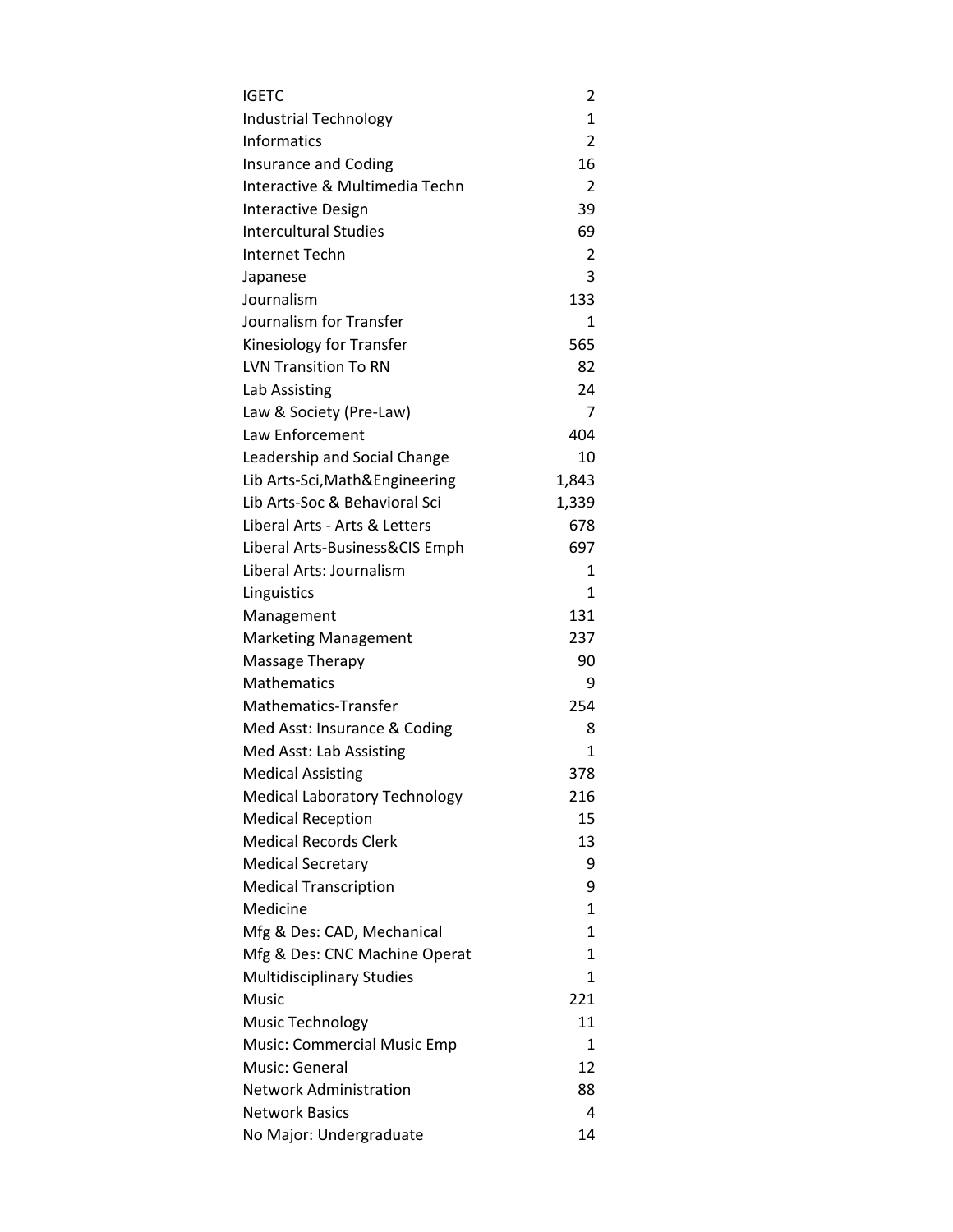| <b>Nutrition &amp; Fitness</b>        | 1            |
|---------------------------------------|--------------|
| Object Oriented Sftw using C++        | $\mathbf{1}$ |
| Out of state students                 | 1            |
| Paralegal Studies                     | 220          |
| Paramedic                             | 7            |
| Paramedic-CEA                         | 3            |
| Personal Interest Only                | 85           |
| Pharmacy Technician                   | 9            |
| Pharmacy Technician-CEA               | $\mathbf{1}$ |
| Philosophy                            | 2            |
| Phlebotomy Technician I               | 31           |
| Photographic Arts                     | 42           |
| Photography                           | 4            |
| <b>Physical Education</b>             | 12           |
| <b>Physics</b>                        | 5            |
| <b>Political Science</b>              | 12           |
| <b>Political Science for Transfer</b> | 111          |
| Pre-Medicine                          | 1            |
| Primary Care Assoc Program            | 6            |
| Primary Care Assoc- CEA               | 3            |
| <b>Primary Care Associate</b>         | $\mathbf{1}$ |
| Private Security                      | 10           |
| Pro/Engineer                          | 34           |
| <b>Product Model Making</b>           | 18           |
| Professional Photography              | 47           |
| Programming Language: PERL            | 8            |
| Programming in C                      | 1            |
| Programming in C/C++                  | 274          |
| Programming in JAVA                   | 101          |
| <b>Project Management Practition</b>  | 21           |
| Psychology                            | 15           |
| Psychology for Transfer               | 13           |
| Radiologic Technology                 | 40           |
| <b>Real Estate</b>                    | 110          |
| <b>Real Estate Broker</b>             | 1            |
| <b>Registered Nurse</b>               | 1,216        |
| Respiratory Therapy                   | 7            |
| Screenwriting                         | 26           |
| Sociology                             | 5            |
| Sociology for Transfer                | 306          |
| Solidworks                            | 2            |
| Spanish                               | 5            |
| <b>Speech Communication</b>           | 112          |
| <b>Tax Practitioner</b>               | 5            |
| <b>Technical Writing</b>              | 3            |
| <b>Theatre Arts</b>                   | 7            |
| Theatre Technology                    | 5            |